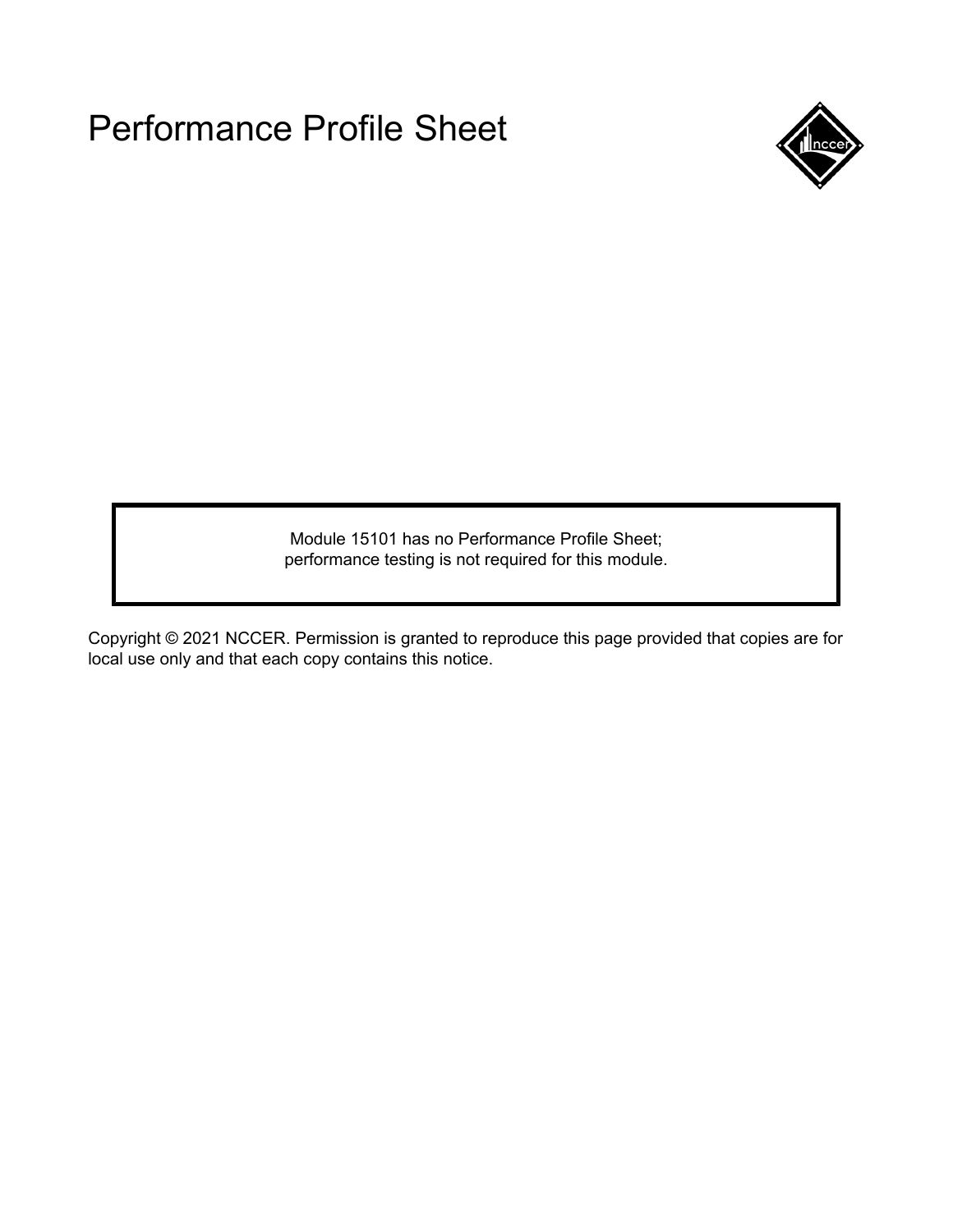

Craft: Millwright Level One Module: 15102 Module Title: Millwright Hand Tools

| TRAINEE NAME:             |  |
|---------------------------|--|
| TRAINING PROGRAM SPONSOR: |  |
| INSTRUCTOR:               |  |

# **Rating Levels:**

- (1) Passed: performed task
- (2) Failed: did not perform task

Be sure to list the date the testing for each task was completed.

# **Recognition:**

When testing for the NCCER Training Program, record performance testing results and submit them to your Training Program Sponsor through the Registry System.

| <b>OBJECTIVE</b> | TASK                                                                                                        | <b>RATING</b> | <b>DATE</b> | <b>START</b><br><b>TIME</b> | <b>END TIME</b> |
|------------------|-------------------------------------------------------------------------------------------------------------|---------------|-------------|-----------------------------|-----------------|
|                  | Demonstrate the proper use and care<br>of eight instructor-selected hand tools<br>presented in this module. |               |             |                             |                 |

#### **Please make sure that both the Candidate/Trainee and Performance Evaluator sign and date this form in the space provided.**

### **Signatures:**

I, the undersigned, acknowledge the successful completion of the above performance task(s) under the supervision of an NCCER certified Performance Evaluator.

Candidate/Trainee: \_\_\_\_\_\_\_\_\_\_\_\_\_\_\_\_\_\_\_\_\_\_\_\_\_\_\_\_\_\_\_\_\_\_\_\_ Date: \_\_\_\_\_\_\_\_\_\_\_\_\_\_\_\_\_\_\_\_\_\_\_

Performance Evaluator: \_\_\_\_\_\_\_\_\_\_\_\_\_\_\_\_\_\_\_\_\_\_\_\_\_\_\_\_\_\_\_\_\_ Date: \_\_\_\_\_\_\_\_\_\_\_\_\_\_\_\_\_\_\_\_\_\_\_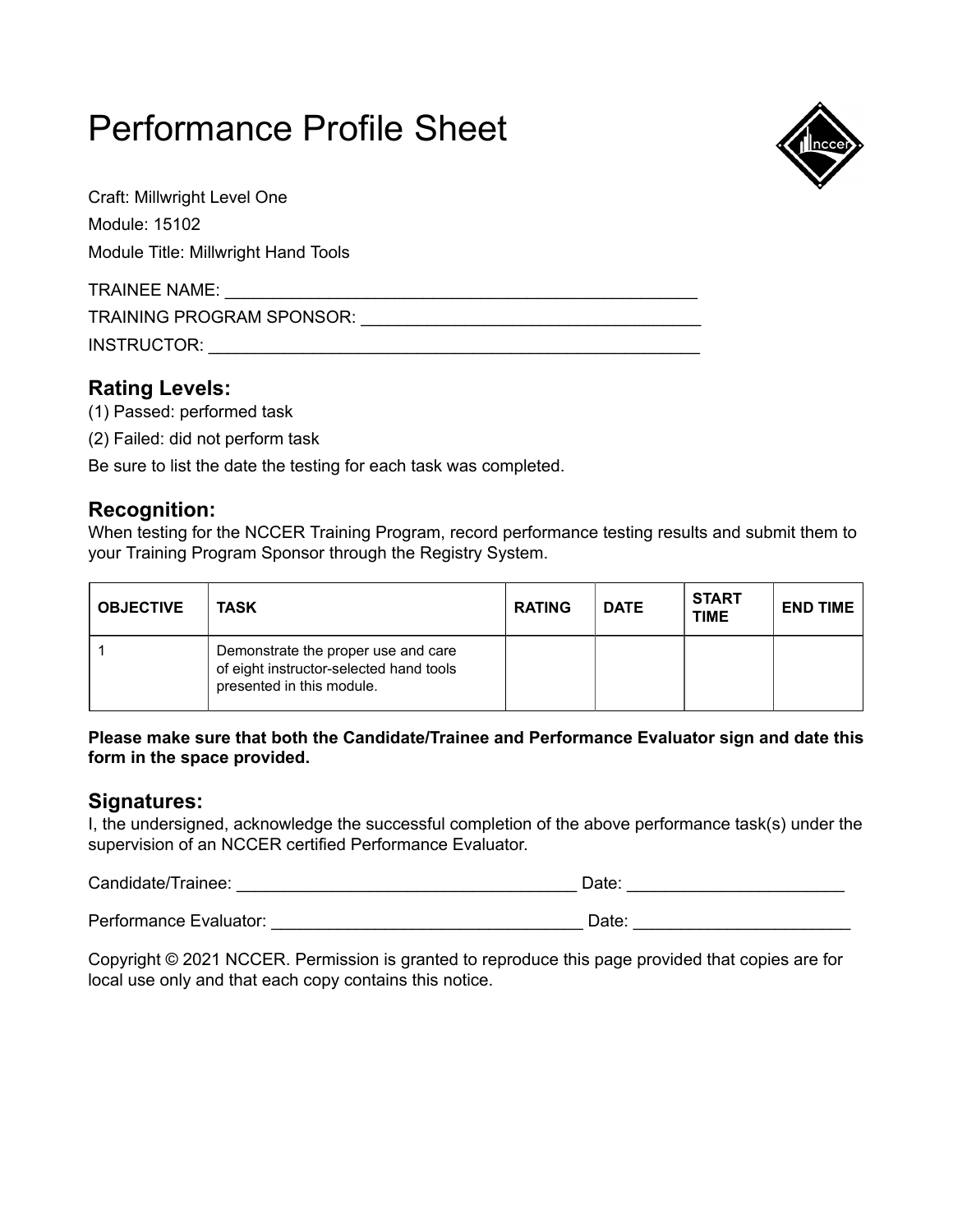

Craft: Millwright Level One Module: 15103 Module Title: Fasteners and Anchors

| <b>TRAINEE NAME:</b>      |  |
|---------------------------|--|
| TRAINING PROGRAM SPONSOR: |  |
| INSTRUCTOR:               |  |

# **Rating Levels:**

- (1) Passed: performed task
- (2) Failed: did not perform task

Be sure to list the date the testing for each task was completed.

### **Recognition:**

When testing for the NCCER Training Program, record performance testing results and submit them to your Training Program Sponsor through the Registry System.

| <b>OBJECTIVE</b> | <b>TASK</b>                                                                  | <b>RATING</b> | <b>DATE</b> | <b>START</b><br><b>TIME</b> | <b>END TIME</b> |
|------------------|------------------------------------------------------------------------------|---------------|-------------|-----------------------------|-----------------|
| 2                | Install instructor-selected threaded<br>fasteners.                           |               |             |                             |                 |
| 2                | Tighten a group of bolts to the proper<br>torque and in the proper sequence. |               |             |                             |                 |
| $\overline{2}$   | Install instructor-selected fasteners in<br>hardened concrete.               |               |             |                             |                 |
| 3                | Install instructor-selected non-threaded<br>fasteners.                       |               |             |                             |                 |
| 3                | Install a snap ring.                                                         |               |             |                             |                 |

**Please make sure that both the Candidate/Trainee and Performance Evaluator sign and date this form in the space provided.**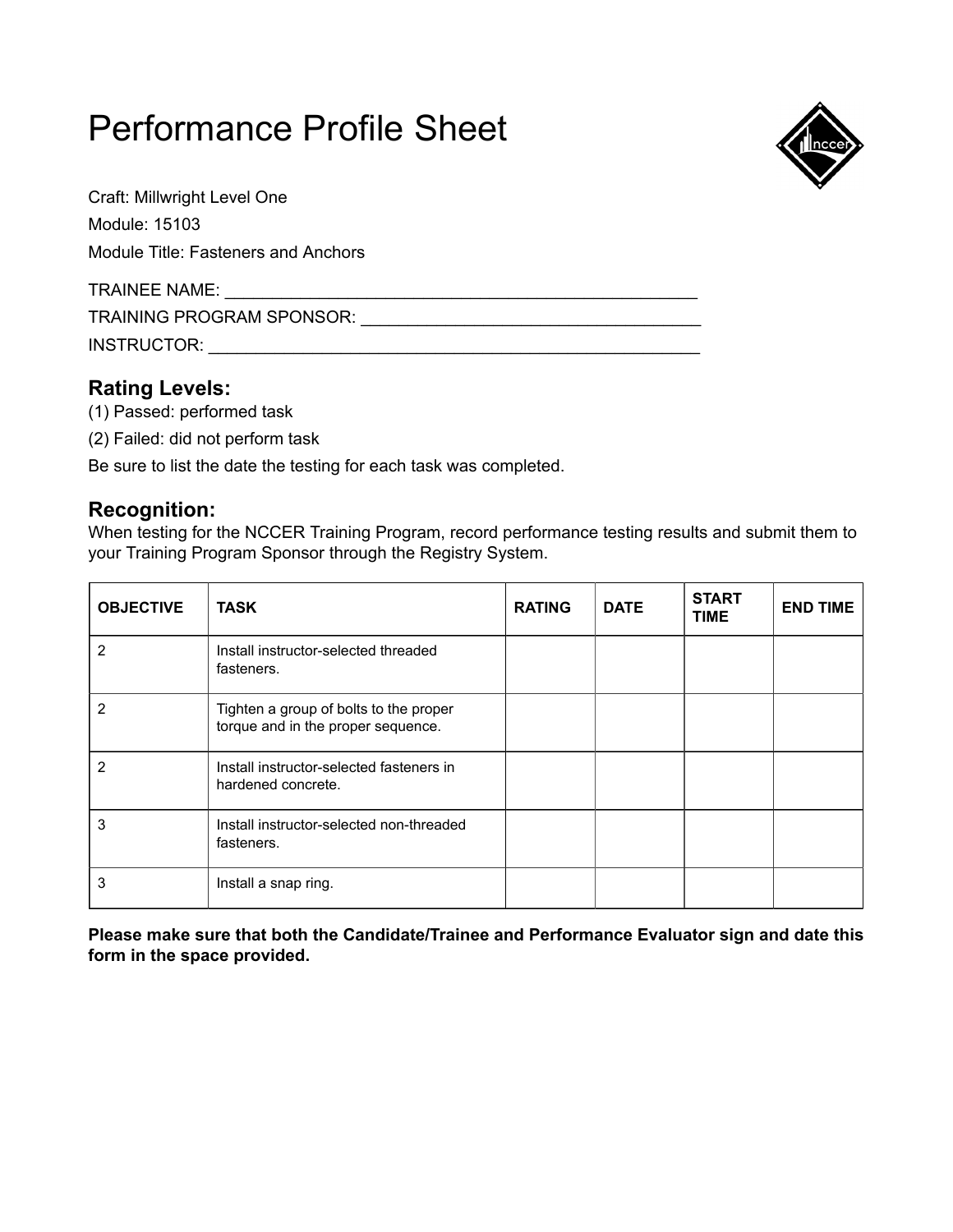#### **Signatures:**

I, the undersigned, acknowledge the successful completion of the above performance task(s) under the supervision of an NCCER certified Performance Evaluator.

| Candidate/Trainee:     | Date: |
|------------------------|-------|
| Performance Evaluator: | Date: |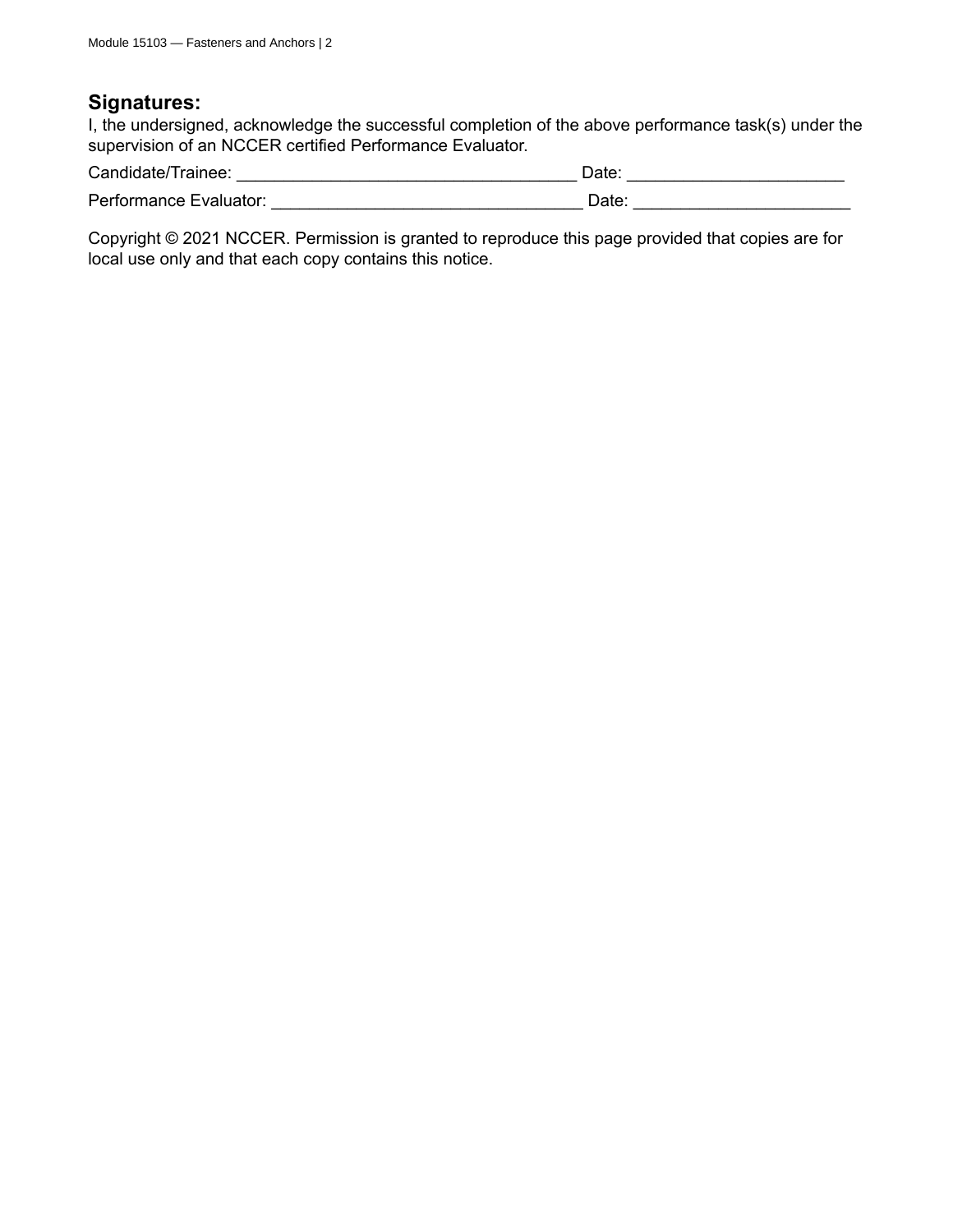

Craft: Millwright Level One Module: 15104

Module Title: Basic Layout

| <b>TRAINEE NAME:</b>             |  |
|----------------------------------|--|
| <b>TRAINING PROGRAM SPONSOR:</b> |  |
| INSTRUCTOR:                      |  |

# **Rating Levels:**

- (1) Passed: performed task
- (2) Failed: did not perform task

Be sure to list the date the testing for each task was completed.

# **Recognition:**

When testing for the NCCER Training Program, record performance testing results and submit them to your Training Program Sponsor through the Registry System.

| <b>OBJECTIVE</b> | <b>TASK</b>                                                          | <b>RATING</b> | <b>DATE</b> | <b>START</b><br><b>TIME</b> | <b>END TIME</b> |
|------------------|----------------------------------------------------------------------|---------------|-------------|-----------------------------|-----------------|
| 1                | Determine column lines from a building<br>drawing.                   |               |             |                             |                 |
| 1                | Use the 3-4-5 method to lay out<br>perpendicular baselines.          |               |             |                             |                 |
| 1                | Use the arc method to lay out perpendicular<br>baselines.            |               |             |                             |                 |
| 1                | Lay out equipment centerlines.                                       |               |             |                             |                 |
| 1                | Use a framing square to scribe lines<br>perpendicular to a baseline. |               |             |                             |                 |
| 1                | Use a combination square to scribe lines<br>parallel to an edge.     |               |             |                             |                 |
| 1                | Use a combination square to scribe parallel<br>45-degree lines.      |               |             |                             |                 |
| 1                | Use a protractor to scribe angled lines.                             |               |             |                             |                 |
| 1                | Use dividers to scribe lines perpendicular to<br>a baseline.         |               |             |                             |                 |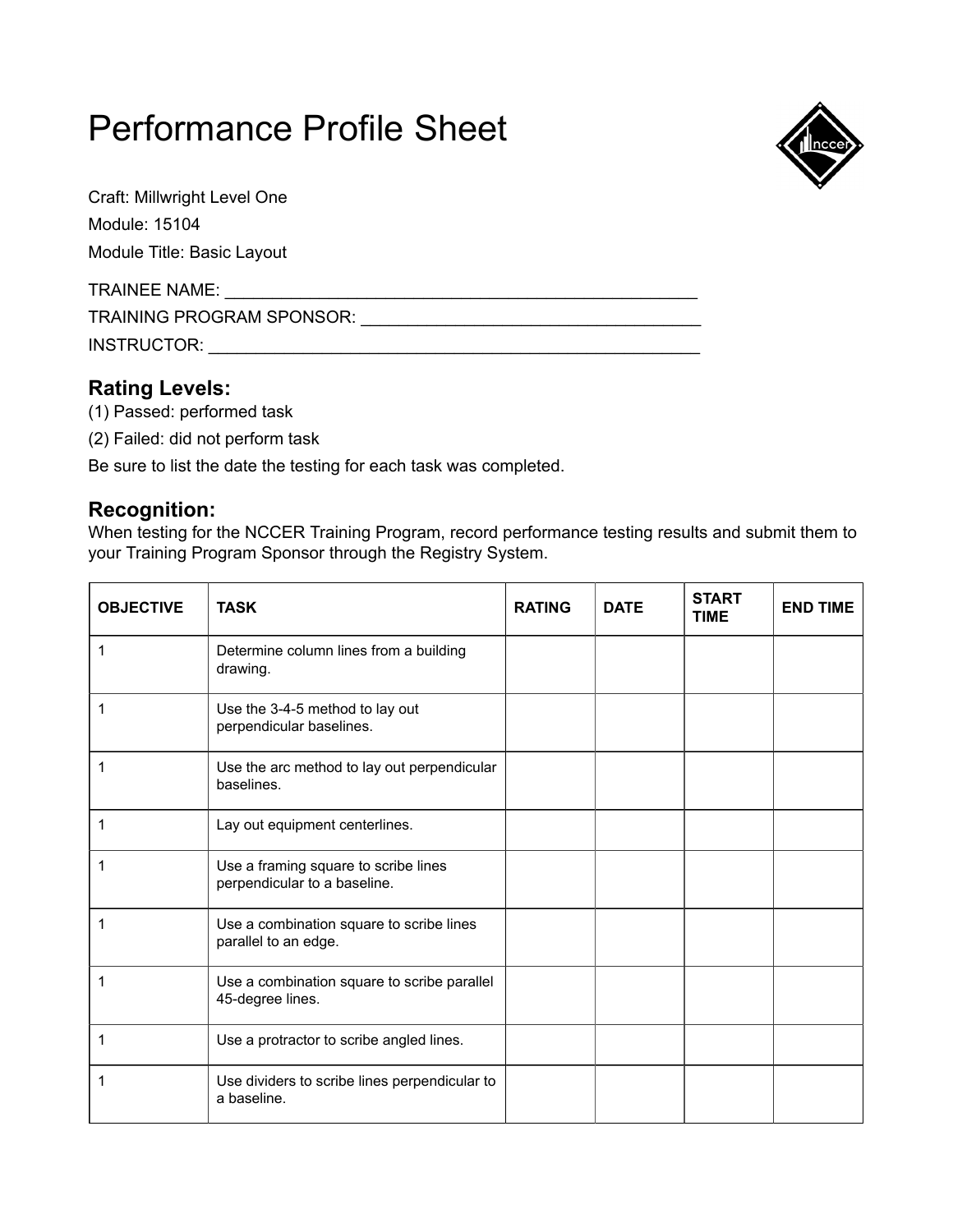| <b>OBJECTIVE</b> | <b>TASK</b>                                                                        | <b>RATING</b> | <b>DATE</b> | <b>START</b><br><b>TIME</b> | <b>END TIME</b> |
|------------------|------------------------------------------------------------------------------------|---------------|-------------|-----------------------------|-----------------|
|                  | Use dividers and a reference point to scribe<br>lines perpendicular to a baseline. |               |             |                             |                 |

#### **Please make sure that both the Candidate/Trainee and Performance Evaluator sign and date this form in the space provided.**

#### **Signatures:**

I, the undersigned, acknowledge the successful completion of the above performance task(s) under the supervision of an NCCER certified Performance Evaluator.

| Candidate/Trainee:     | Date: |
|------------------------|-------|
| Performance Evaluator: | Date: |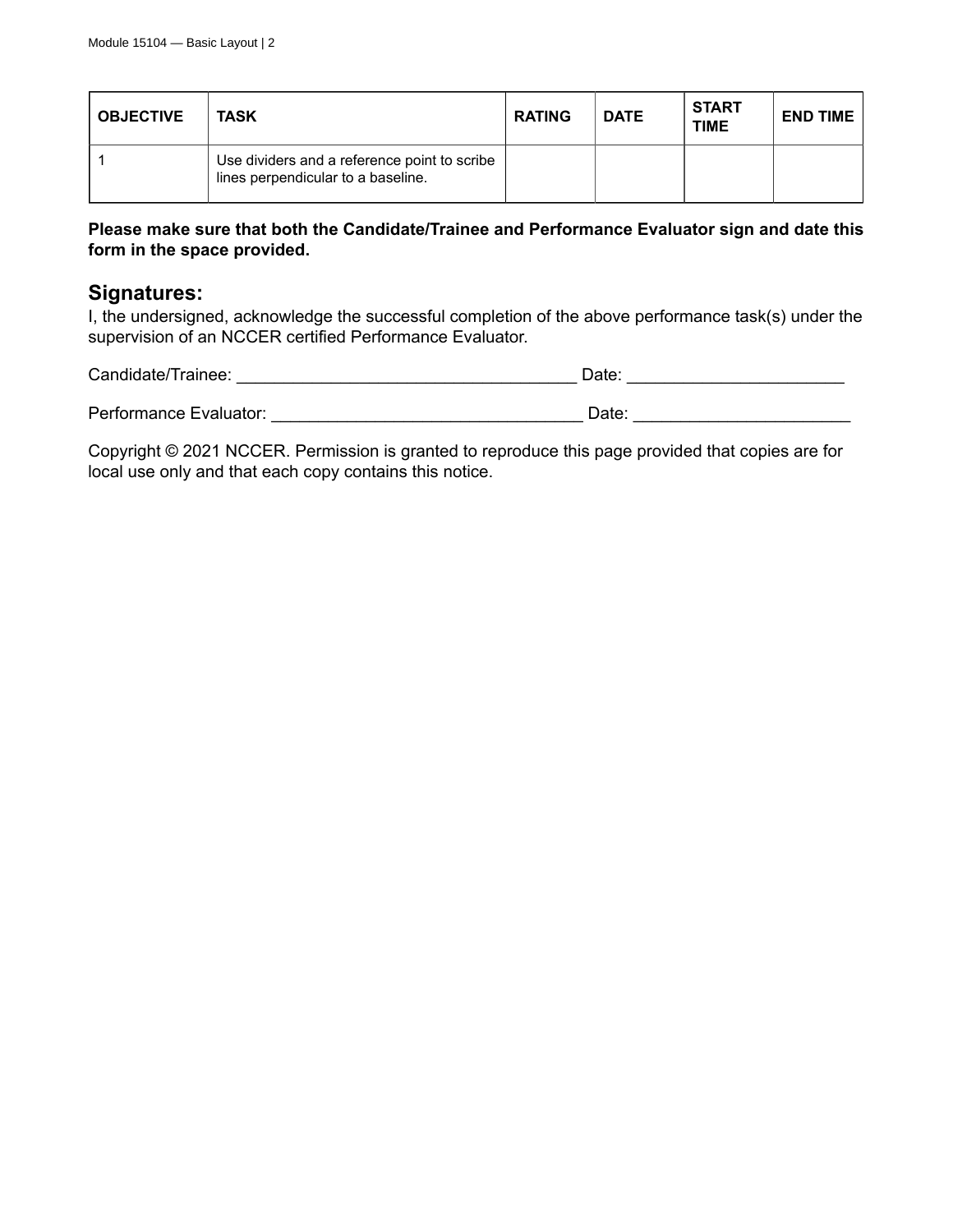

Craft: Millwright Level One Module: 15203 Module Title: Reading Mechanical Drawings

| <b>TRAINEE NAME:</b>      |  |
|---------------------------|--|
| TRAINING PROGRAM SPONSOR: |  |
| INSTRUCTOR:               |  |

# **Rating Levels:**

- (1) Passed: performed task
- (2) Failed: did not perform task

Be sure to list the date the testing for each task was completed.

### **Recognition:**

When testing for the NCCER Training Program, record performance testing results and submit them to your Training Program Sponsor through the Registry System.

| <b>OBJECTIVE</b> | TASK                                                                         | <b>RATING</b> | <b>DATE</b> | <b>START</b><br><b>TIME</b> | <b>END TIME</b> |
|------------------|------------------------------------------------------------------------------|---------------|-------------|-----------------------------|-----------------|
|                  | Interpret an instructor-provided<br>orthographic projection.                 |               |             |                             |                 |
|                  | Interpret instructor-provided hydraulic and<br>pneumatic schematic drawings. |               |             |                             |                 |
|                  | Interpret an instructor-provided isometric<br>drawing.                       |               |             |                             |                 |

**Please make sure that both the Candidate/Trainee and Performance Evaluator sign and date this form in the space provided.**

#### **Signatures:**

I, the undersigned, acknowledge the successful completion of the above performance task(s) under the supervision of an NCCER certified Performance Evaluator.

| Candidate/Trainee:     | Date: |
|------------------------|-------|
| Performance Evaluator: | Date: |